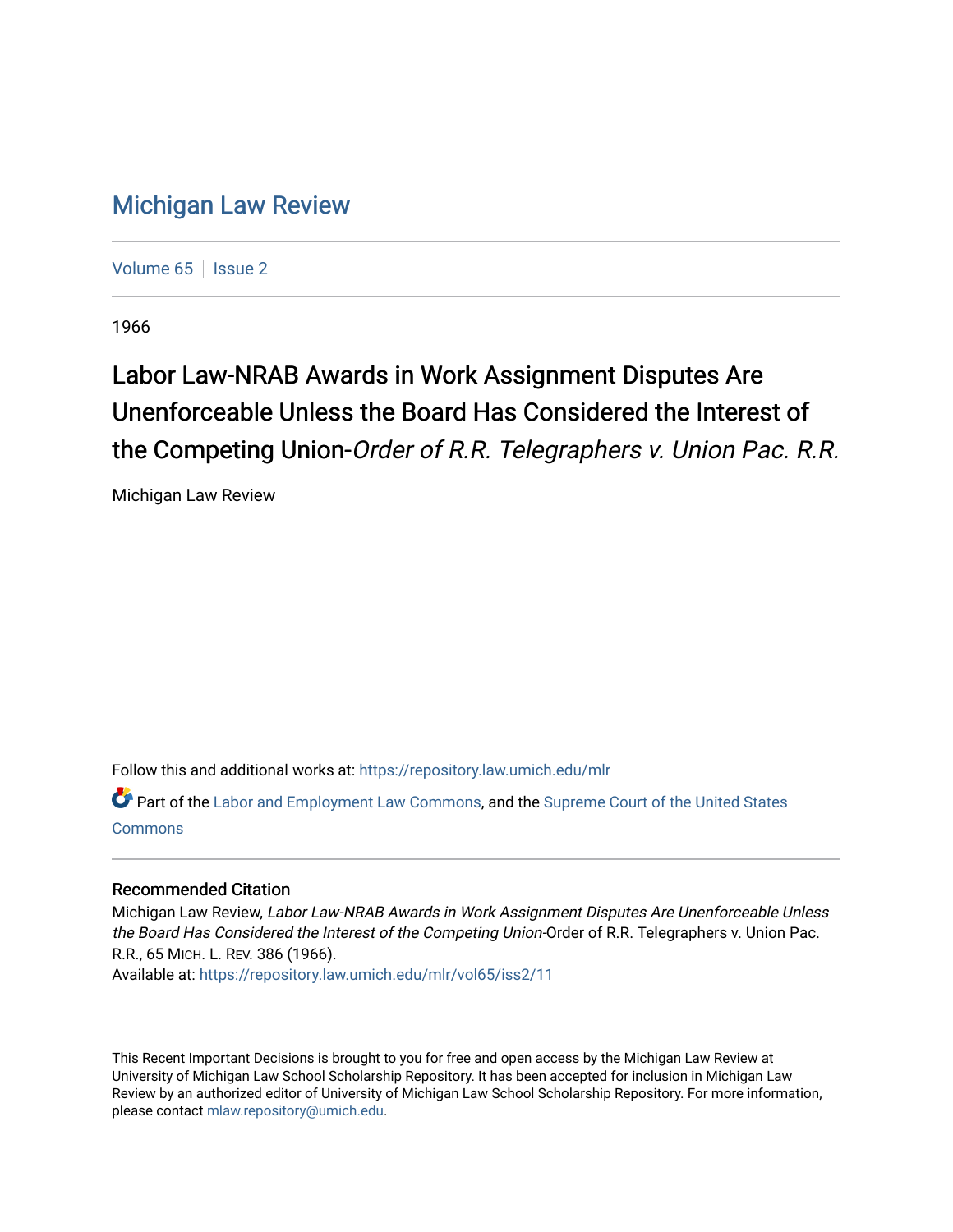## LABOR LAW-NRAB Awards in Work Assignment Disputes Are Unenforceable Unless the Board Has Considered the Interest of the Competing Union-Order of *R.R. Telegraphers v. Union Pac. R.R.\**

The Order of Railroad Telegraphers filed a complaint with the National Railroad Adjustment Board (NRAB), alleging that the Union Pacific Railroad had violated its collective bargaining agreement with the union by assigning work covered by that agreement to members of the Brotherhood of Railway and Steamship Clerks.1 The Telegraphers sought damages in the form of back pay, but did not demand job reinstatement. Notice of the Telegrapher's claim was served on the Clerks who declined to appear before the Board since they viewed the dispute as one which involved only an interpretation of the contract between the Telegraphers and the carrier. In addition, the Clerks stated that they would bring a separate action to the Board in the event that the proceedings resulted in the work being reassigned, thus indicating that they too claimed contractual rights to the disputed work. The Board sustained the Telegraphers' claim and awarded damages for breach of contract as prayed.2 The Telegraphers then brought an enforcement action in a federal district court, which action was dismissed by the court on the ground that the Telegraphers had failed to join in the enforcement action an indispensable party-the Clerks.<sup>3</sup> On appeal, *held*, affirmed. Although the Court of Appeals rejected the indispensable party rationale, it concluded that the Board's award was unenforceable since the record of the NRAB proceeding was incomplete insofar as it did not indicate that the Board, in arriving at its award, had considered arguments relating to the Clerk's claim to the contested work. The court also held in an opinion later withdrawn that the Clerks would have been bound by proceedings in which a complete record was compiled, provided they had been given due notice of the proceedings. <sup>4</sup>

The principal case illustrates the conflict that has existed be-

<sup>• 349</sup> F.2d 408 (10th Cir. 1965), *cert. granted sub nom.* Transportation-Communications Employees Union v. Union Pac. R.R., **383 U.S.** 905 (1966) [hereinafter **cited as**  principal case].

I. The dispute arose out of the carrier's installation, in 1952, of new equipment which performs both clerical and communications functions. The carrier assigned the job of operating the new machinery to members of the Clerks. For a detailed history of the origins of this dispute, see Order of R.R. Telegraphers v. New Orleans, T. & M. Ry., 61 F. Supp. 869 (E.D. Mo. 1945), *vacated and remanded,* 156 F.2d 1 (8th Cir.), *cert. denied,* 329 U.S. 758 (1946).

<sup>2.</sup> Order of R.R. Telegraphers v. Union Pac. R.R., 96 N.R.A.B. 286 (3d div. 1961).

<sup>3.</sup> Order of R.R. Telegraphers v. Union Pac. R.R., 231 F. Supp. 33 (D. Colo. 1964). 4. Order of R.R. Telegraphers v. Union Pac. R.R., 59 L.R.R.M. 2993 (1965) [hereinafter cited as first opinion].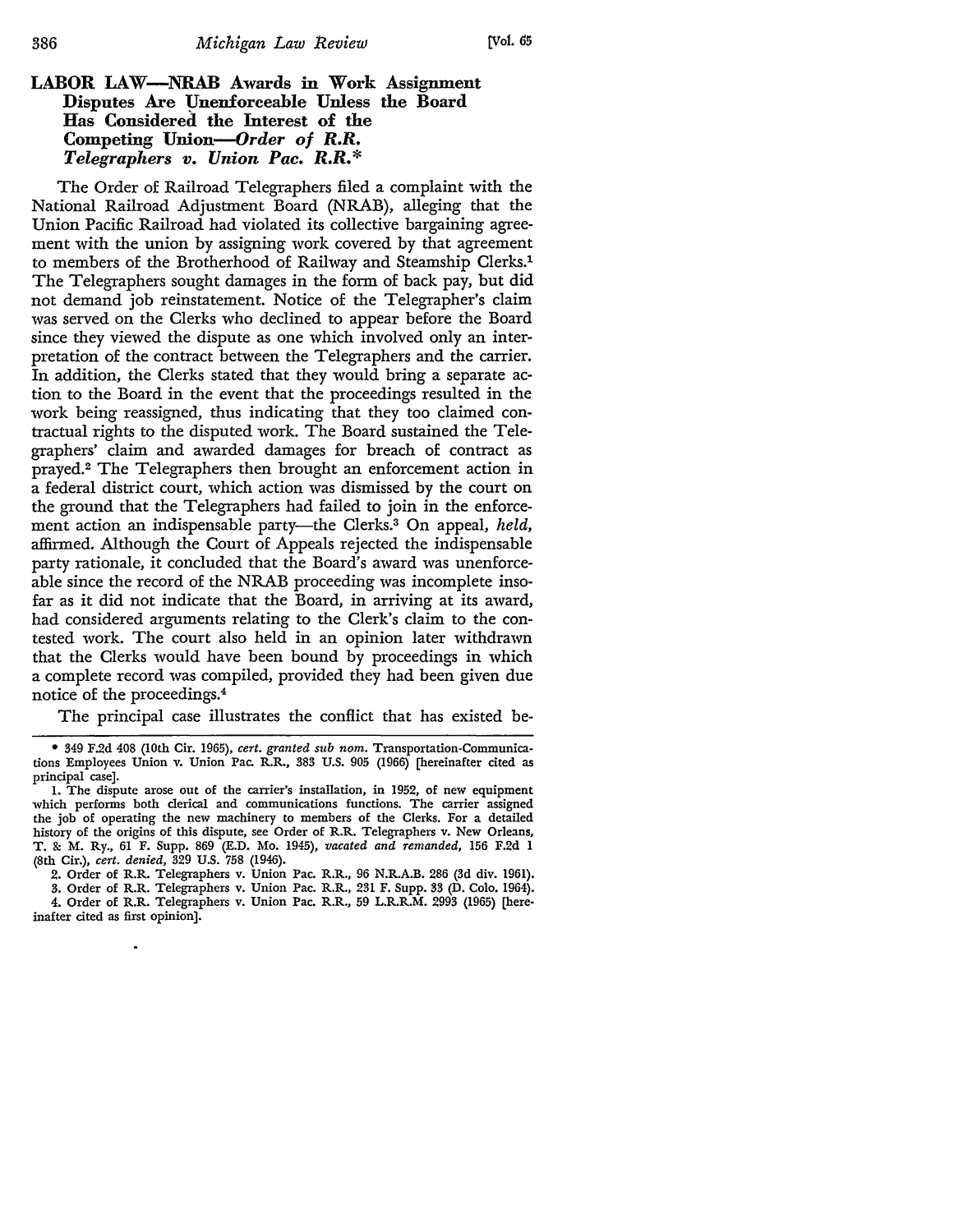tween the NRAB and the courts over the proper treatment of work assignment ("scope rule"5) disputes under the Railway Labor Act (RLA). 0 A work assignment dispute arises when work claimed by Union A (the Telegraphers in the principal case) is assigned to Union B (the Clerks). Union A brings its claim to the NRAB which has primary original jurisdiction over disputes arising out of the application or interpretation of collective bargaining agreements governed by the RLA.7 The NRAB treats such claims simply as contract disputes between Union A and the carrier, and it will award either damages or reinstatement to Union A if it determines that A's contract does in fact cover the disputed work. Since NRAB awards are not self-executing, Union A must then seek enforcement of the order in a federal district court.<sup>8</sup> The courts, however, have rejected the NRAB's purely contractual analysis and have viewed the problem essentially as an inter-union dispute between A and B over which union will ultimately receive the contested work.<sup>9</sup> The courts have consequently been reluctant to give effect to an award which does not reflect a consideration of the positions of both of the unions and have found various reasons for refusing to enforce such awards.10 Analysis of the contrasting positions of the NRAB and the courts indicates that work assignment disputes arising under the RLA cannot be properly treated either as purely contractual dis-

7. See Slocum v. Delaware, L. &: W. R.R., 339 U.S. 239 (1950).

8. Railway Labor Act § 3 First (p), as amended, 48 Stat. 1192 (1934), 45 U.S.C. § 153 First (p) (1964).

9. See, *e.g.,* principal case at 410: "These cases all basically involve a dispute between two labor unions as *to* which group is entitled *to* particular jobs under their individual contracts with the railroad." Because it viewed the dispute as primarily inter-union, the court in the principal case had some doubts about the jurisdiction of the NRAB to hear these cases at all. However, it thought the matter too well established, see cases cited note 6 *supra,* to question at this time. Compare Kroner, *supra* note 6, at 55.

10. See Illinois Cent. R.R. v. Whitehouse, 212 F.2d 22 (7th Cir. 1954), *rev'd,*  349 U.S. 366 (1955) (NRAB proceedings between Union A and the carrier, without notice to Union B, deprive the carrier of due process); Order of R.R. Telegraphers v. New Orleans, T. & M. Ry., 229 F.2d 59 (8th Cir. 1956) (NRAB award unenforceable without notice *to* Union B, which notice is required for parties "involved in any disputes" by Railway Labor Act § 3 First (j), as amended, 48 Stat. 1191 (1934), 45 U.S.C. § 153 First (j) (1964)); Order of R.R. Telegraphers v. Union Pac. R.R., 231 F. Supp. 33 (D. Colo. 1964) (NRAB award is unenforceable for want of an indispensable party in the enforcement action).

<sup>5.</sup> In a "scope rule" claim, a union simply asserts that work which is covered by its collective bargaining agreement has not been assigned to it.

<sup>6.</sup> See Whitehouse v. Illinois Cent. R.R., 349 U.S. 366 (1955); Slocum v. Delaware, L. &: W. R.R., 339 U.S. 239 (1950); Order of Ry. Conductors v. Pitney, 326 U.S. 561 (1946); Order of R.R. Telegraphers v. New Orleans, T. & M. Ry., 229 F.2d 59 (8th Cir. 1956); Brotherhood of R.R. Trainmen v. Templeton, 181 F.2d 527 (8th Cir. 1950); Hunter v. Atchison, T. &: S.F. Ry., 171 F.2d 594 (7th Cir. 1948); Order of R.R. Telegraphers v. New Orleans, T. &: M. Ry., 61 F. Supp. 869 (E.D. Mo. 1945), *vacated and remanded,* 156 F.2d 1 (8th Cir.), *cert. denied,* 329 U.S. 758 (1946); Kroner, *Minor Dis*putes Under the Railway Labor Act: A Critical Appraisal, 37 N.Y.U.L. REv. 41, 54-57 (1962); Note, 9 STAN. L. REV. 820 (1957).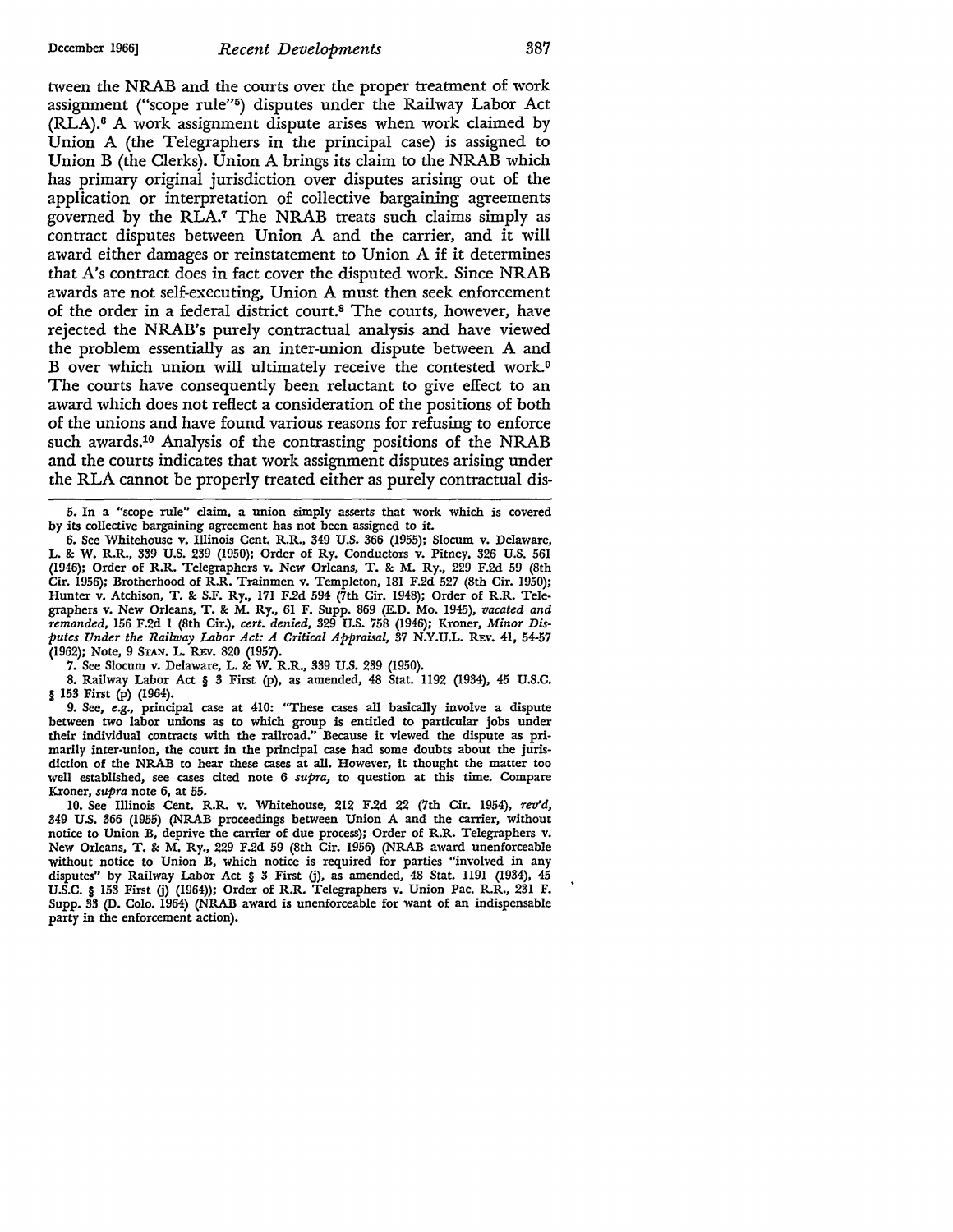putes or as purely inter-union disputes, and that an awareness of both of these dimensions to the problem is essential to a proper disposition of these cases.

The deficiency of the NRAB's approach to work assignment disputes is that it can lead to a multiplicity of actions and conflicting awards. In traditional bilateral arbitration between the carrier and Union A, an award which reinstates A will not bind Union B. Thus, the carrier who complies with the award exposes himself to a subsequent claim by B. Moreover, there is no reason why B's claim should not be successful, since the only question before the Board would be whether the contract under consideration covers the disputed work, and it is possible that the two agreements would overlap so that B's contract as well as A's would cover the work in question. Indeed, in at least one instance, the Board has in fact ordered assignment of the work to A and, in a later claim, ordered the same carrier to assign the same work to B.11 Theoretically, there is no end to this process if both A and B were to continue to press their claims.

Given this background, the reluctance of the courts to enforce awards which might expose the carrier to the possibility of a subsequent, successful claim by the non-submitting union is understandable. However, the solution generally offered by the courts-a trilateral proceeding wherein both unions present their claims and are bound by the arbitrator's decision-is even less satisfactory and, thus far, ineffectual as well. At first the courts attempted to have both unions and the carrier before the Board by requiring that Union B be notified of the hearing initiated by A.12 However, the notice requirement accomplished nothing, since non-submitting unions have generally declined to appear before the Board,<sup>13</sup> and the Board has not attempted to render an award that would bind the absent union. Moreover, the Supreme Court has acknowledged

<sup>11.</sup> Compare Brotherhood of Ry. Clerks v. Gulf Coast Lines, 20 N.R.A.B. 307 (3d div. 1943), *with* Order of R.R. Telegraphers v. Missouri Pac. Lines, 45 N.R.A.B. 368 (3d div. 1950). For a more detailed history of this litigation, see 9 STAN. L. REv. 820, 821-22 n.5 (1957). It should be pointed out that the carrier does not have **a**  right to be free from multiple actions. He has contracted with two parties and both have independent claims against him. See Whitehouse v. Illinois Cent. R.R., 349 U.S. 366, 372 (1955).

<sup>12.</sup> See, *e.g.,* Order of R.R. Telegraphers v. New Orleans, T. & **M.** Ry., 229 F.2d 59 (8th Cir. 1956).

<sup>13.</sup> Since Order of R.R. Telegraphers v. New Orleans, T. & M. Ry., 61 F. Supp. 869 (E.D. Mo. 1945), *vacated and remanded*, 156 F.2d 1 (8th Cir.), *cert. denied*, 329 U.S. 758 (1946), which denied Union B the right to intervene in NRAB proceedings initiated by A, the unions have consistently declined to appear in proceedings initiated by putative rivals. Apparently this course of conduct has been pursuant to agreements between the unions which have strongly opposed any trilateral determination of their claims. See Whitehouse v. Illinois Cent. R.R., 349 U.S. 366, 372 (1955).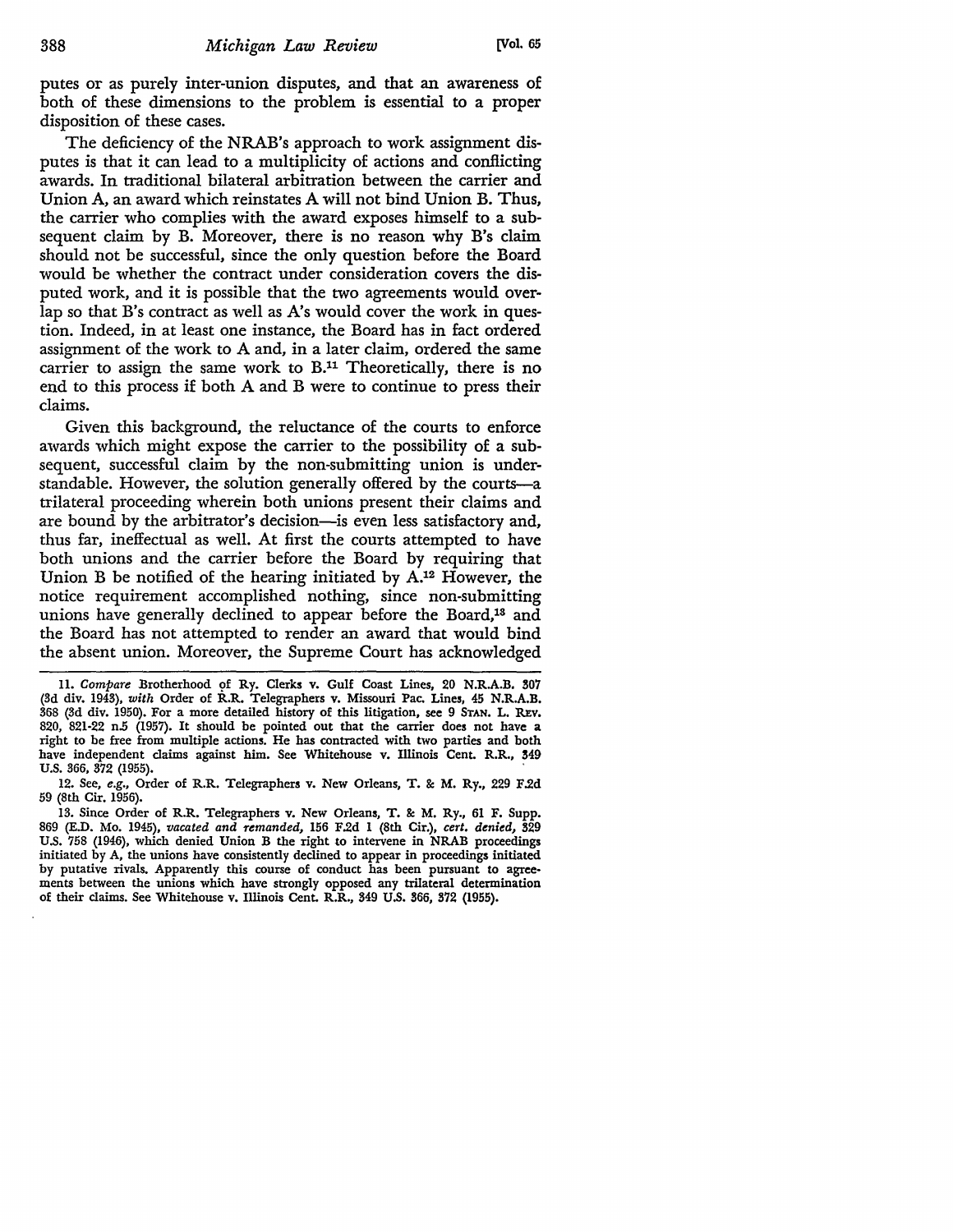Union B's right to refuse to participate without being bound.<sup>14</sup> As a result of the courts' failure to achieve trilateral proceedings before the NRAB, they subsequently attempted to bring Union B into the *enforcement* action on the theory that it is an indispensable party.15 This approach has been equally unsuccessful in binding B because Union A has refused to join Union B as a party defendant, with the result that the enforcement action is dismissed with prejudice.16

Not only is the achievement of "trilateral arbitration"17 unlikely because of union opposition, but it is not a satisfactory method of resolving work assignment disputes under the RLA.18 First of all, it is at least arguable that the NRAB does not have the statutory authority to make a determination through trilateral arbitration, even if both of the unions were to submit voluntarily to its jurisdiction.19 Second, and more important, the composition of the NRAB is such that it would clearly be inappropriate for it to conduct such proceedings. The Board consists of three divisions, each of which has jurisdiction over a different group of crafts.<sup>20</sup> In an inter-divisional dispute, it is thus possible that one division would not have jurisdiction over both unions.<sup>21</sup> Furthermore, the members of each

14. "One thing is unquestioned. Were notice given to Clerks [Union BJ they could be indifferent to it; they would be within their legal rights to refuse to participate in the present proceeding." Whitehouse v. Illinois Cent. R.R., *supra* note 13, at 372.

15. See Order of R.R. Telegraphers v. Union Pac. R.R., 231 F. Supp. 33 (D. Colo. 1964); Order of R.R. Telegraphers v. New Orleans, T. & M. Ry., 229 F.2d 59 (8th Cir.), *cert. denied,* 350 U.S. 997 (1956) (alternative ground).

16. Compare note 13 *supra.* Union A's refusal to join Union B is further evidence of union opposition to any form of trilateral proceedings.

17. The term "trilateral arbitration" was coined by Professor Edgar Jones as part of his plan for non-RLA arbitration of jurisdictional disputes. See Jones, *Autobiography of a Decision-The Function of Innovation* in *Labor Arbitration and, the National Steel Orders of Joinder and Interpleader,* IO U.C.L.A.L. REv. 987 (1963). Within the framework of consensual arbitration, the Jones plan attempts to accomplish the same objectives sought by the courts in their handling of work assignment disputes under the RLA. For a criticism of the plan, see Bernstein, *Nudging and Shov*ing All Parties to a Jurisdictional Dispute into Arbitration: The Dubious Procedure of *National Steel,* 78 HARV. L. REV. 784 (1965).

18. The position of the unions has been that the contract dispute between Union A and the carrier is arbitrable without regard to B's claim, Brotherhood of Ry. Clerks v. Gulf Coast Lines, 20 N.R.A.B. 307 (3d div. 1943), and that the inter-union controversy is simply not justiciable. See Order of R.R. Telegraphers v. New Orleans, T. &: M. Ry., 229 F.2d 59, 67 (8th Cir. 1956).

19. Railway Labor Act § 3 First (m), as amended, 48 Stat. 1191 (1934), 45 U.S.C. § 153 First (m) (1964), provides for awards "final and binding on *both* parties to the controversy . . . " (Emphasis added.) "Both parties" would seem to encompass the parties to the agreement being applied by the Board. See Note, 9 STAN. L. REV. 820, 823 &: n.11 (1957). See also Whitehouse v. Illinois Cent. R.R., 349 U.S. 366, 372 (1955), where the Supreme Court explicitly left open this issue.

20. Railway Labor Act § 3 First (h), as amended, 48 Stat. 1190 (1934), 45 U.S.C. § 153 First (h) (1964). A fourth division has jurisdiction over non-rail carriers.

21. See Kroner, *supra* note 6, at 54.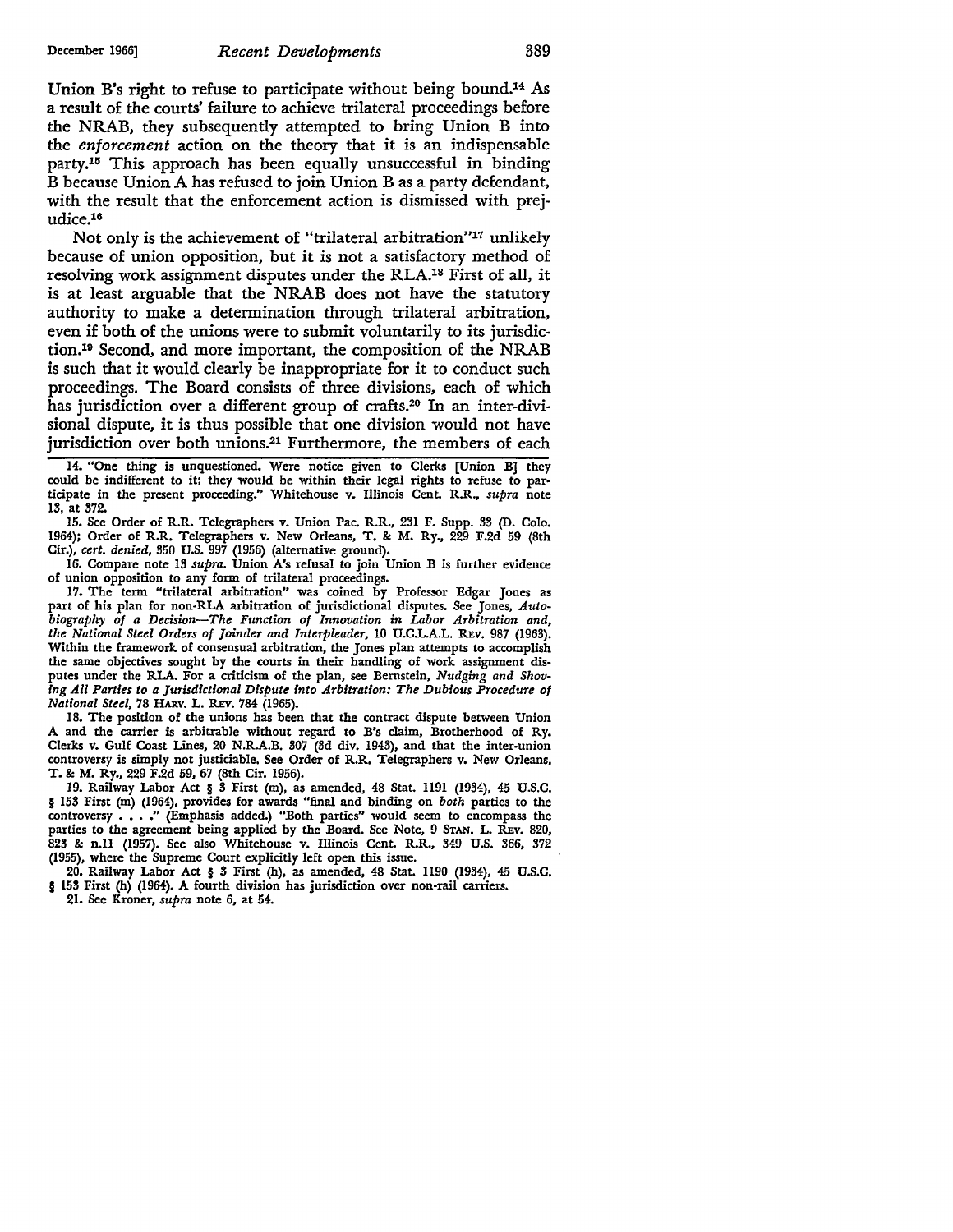division are divided equally between union and carrier representatives,<sup>22</sup> with the union members selected from the crafts over which the particular division has jurisdiction.23 Consequently, even if A's division could legally exercise jurisdiction over Union B, such exercise would be inequitable, since B would not be represented on the panel. 24 If, on the other hand, both A and B are in the same division, and, as is likely, both have representatives on the panel, it is probable that the votes of their representatives would nullify each other, and the carrier representatives would be able to determine unilaterally which union prevails.25 This would obviously contravene the policy, underlying the reason of the NRAB, of obtaining settlements of contract disputes by a panel on which the adverse parties are equally represented.

The course of action that has been urged by the carriers<sup>26</sup>—that is, bringing all three parties by means of the indispensable party rationale before the district court in the enforcement action so as to determine the right to the jobs as between the two unionswould also be improper. In such an adjudication, the court would be required to interpret B 's contract which, as was pointed out in the principal case,<sup>27</sup> the court could not do because of the NRAB's "primary exclusive jurisdiction" over the interpretation of agreements.28 Thus, nothing would be resolved by making Union B a party to the enforcement proceeding, even if joinder could be effected. Furthermore, however valid the indispensable party rationale may be in the case in which the Board has awarded reinstatement, thereby necessarily displacing B's members, this rationale seems particularly inapplicable when, as in the principal case, the Board has awarded only damages. Since the job status of B's members is not directly effected by the damage award, it is difficult to see how Union B's presence could be "indispensable" in an action to enforce the award.<sup>29</sup>

In the principal case, the Court of Appeals properly rejected the indispensable party device. However, the ground upon which the court ultimately rested its affirmance of the dismissal of the

28. See note 7 *supra* and accompanying text.

<sup>22.</sup> Railway Labor Act § 3 First (h), as amended, 48 Stat. 1190 (1934), 45 U.S.C. § 153 First (h) (1964).

<sup>23.</sup> See Kroner, *supra* note 6, at 55.

<sup>24.</sup> *Ibid.* 

<sup>25.</sup> *Ibid.* 

<sup>26.</sup> See Order of **R.R.** Telegraphers v. New Orleans, T. & M. Ry., 229 F.2d 59, 67 (8th Cir. 1956).

<sup>27.</sup> Principal case at 412.

<sup>29.</sup> In the principal case, the district court did not face the problem of the inapplicability of the indispensable party rationale when only damages are claimed. Apparently, the district court accepted the carrier's argument that "in ultimate effect" the damage award "gives to the Telegraphers jobs now held by the Clerks." Order of R.R. Telegraphers v. Union Pac, R.R., 231 F. Supp. 33, 35 (D. Colo. 1964).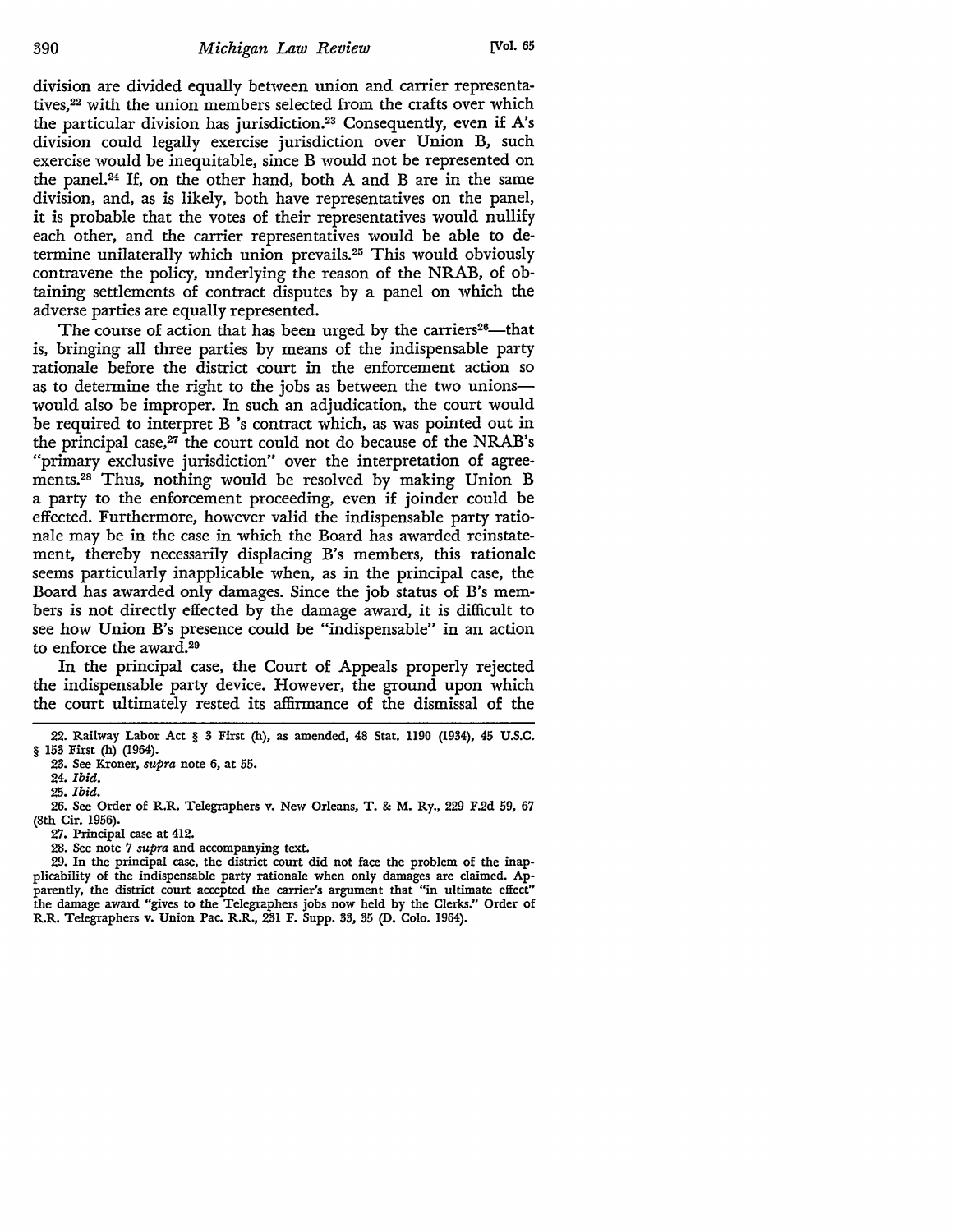Telegraphers' action suggests that the court is attempting to establish compulsory trilateral arbitration of work assignment disputes before the NRAB. The court's statement in its first opinion that the Clerks (Union B) would have been bound by the Board's findings and award had they had notice of the proceedings<sup>30</sup> ignores explicit dictum *to* the contrary in the Supreme Court's decision in *Whitehouse v. Illinois Central* R.R.31 Although this statement was subsequently withdrawn, the court's final opinion is susceptible to an interpretation which leads *to* the same result. Both opinions stated that once Union B had received notice, it was "for all practical purposes" a party to the NRAB proceeding.32 In light of this language, the court's additional requirement that the Board consider B's position as well as A's seems to be merely a device which will make it more equitable to bind B when B has not taken part in the proceedings to which it has been made a party. Indeed, the court's failure to explain how an examination of B's position will shed light on A's rights or interests indicates that the court was less concerned with fairly determining A's individual claim than it was with establishing a proceeding wherein the Board (and on review, the courts) could decide which union has the *better* claim, interpret the contracts accordingly, and thus avoid the possibility of finding that the work is covered by both contracts. $33$  Such a proceeding would not only be contrary to the *Whitehouse* dictum and open to the objections set out above, but it would also contravene the whole thrust of *Carey v. Westinghouse Elec. Corp.,34* a recent Supreme Court decision which indicates that the widest possible scope should be allowed for the operation of bilateral arbitration in work assignment disputes.35 Consequently, if this interpretation of the

32. Principal case at 412; first opinion at 2996.

33. This seems to have been the motivation underlying the courts' efforts to bring all three parties together in one proceeding. See, *e.g.,* Missouri-K-T Ry. v. Brotherhood of Ry. & S.S. Clerks, 188 F.2d 302, 306 (7th Cir. 1951):

Obviously it is desirable to settle controversies such as these involving *so-called*  "overlapping agreements" on the basis of the existing contracts . . . . Of course this may not always be possible, *but it is certainly much more likely to result if both* parties to the dispute are brought before the Board with their respective agreements and each is considered in the light of the other. [Emphasis added.] Compare Whitehouse v. Illinois Cent. R.R., 349 U.S. 366, 371-72 (1955).

34. 375 U.S. 261 (1964).

35. In *Carey,* a non-RLA case, the Supreme Court reversed the New York court's refusal to compel arbitration of Union A's claim that the employer had assigned work which should have been assigned to A's members to members of another bargaining unit. The court held that the jurisdictional dispute provisions of the Labor Management Relations Act (Taft-Hartley Act) §§ 8(b)(4)(D), as amended, 73 Stat. 542 (1959), 29 U.S.C. § 158(b)(4)(D) (1964); I0(k), as amended, 61 Stat. 149 (1947), 29 U.S.C. § 160(k) (1964); 10(1), as amended, 61 Stat. 149 (1947), 29 U.S.C. § 160(1) (1964), did not preempt the issue for the NLRB to the exclusion of arbitration. Citing *Whitehouse,*  the court expressly noted that Union B would not be bound by the arbitrator's award and, nonetheless, adopted a "hands-off" policy. 375 U.S. at 265-66.

<sup>30.</sup> First opinion at 2996.

<sup>31.</sup> See note 14 *supra.*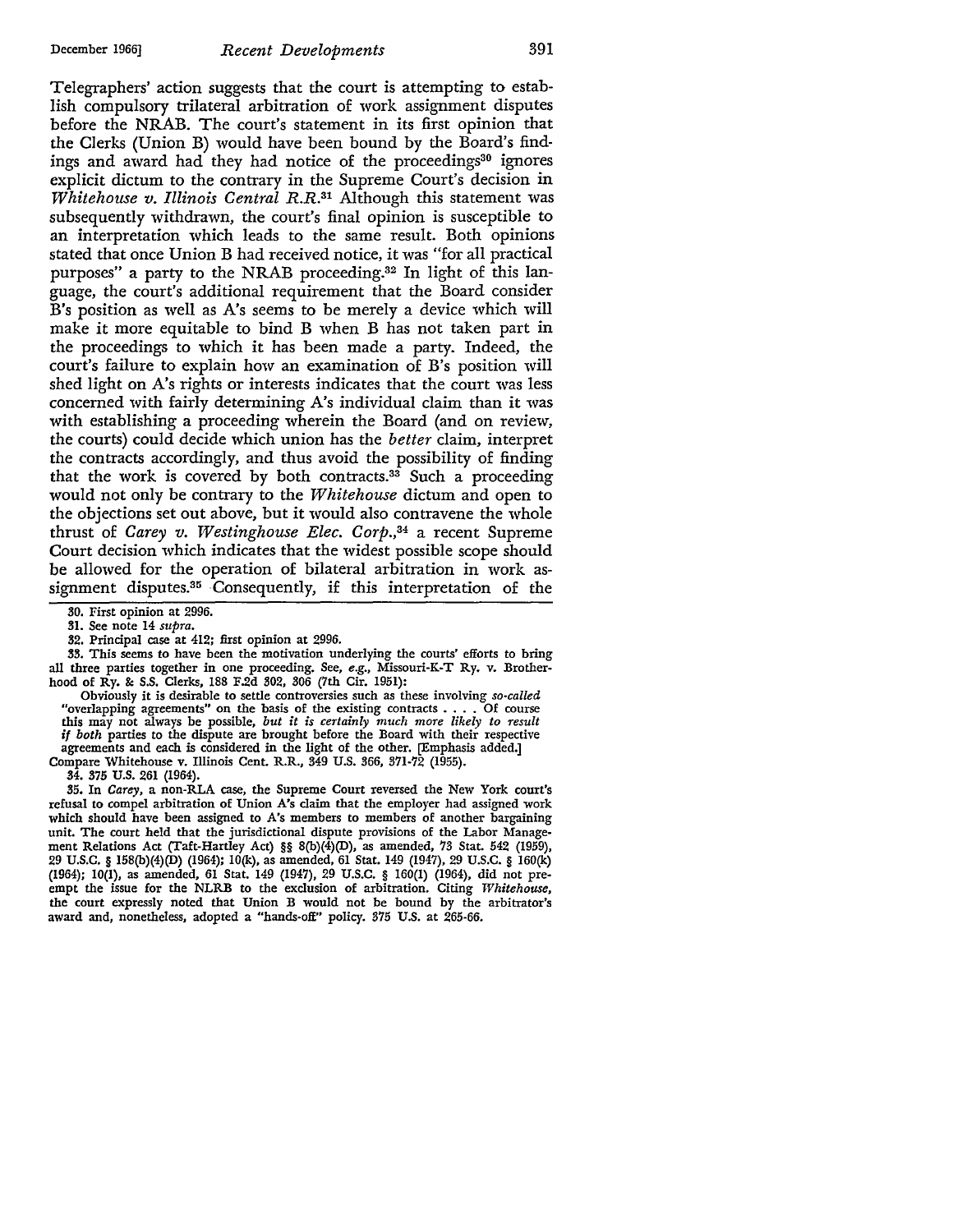court's opinion in the principal case is correct, it should be modified or reversed by the Supreme Court which has granted certiorari. Since the principal case involves only a claim for damages, the Supreme Court could conceivably dispose of it without considering the more difficult questions raised by a reinstatement award.36 However, neither the district court nor the court of appeals has attributed any significance to this distinction, $37$  and, regardless of the scope of the Supreme Court's inquiry, the underlying problem-bilateral determination of a dispute which has trilateral aspects—will remain, unless the NRAB itself adopts a more constructive approach to work assignment dispute arbitration.38

One such approach would be for the Board to base its award on a consideration of both contracts. The requirement that both contracts be considered is advanced by the court of appeals in the principal case.39 However, while the court of appeals viewed this requirement as part of a plan for trilateral arbitration, binding on both unions,40 the solution to be suggested would not require that Union B be bound. Consideration of Union B's position would not be dependent upon B's appearance, since the carrier is fully capable of presenting arguments relevant to B's claim; indeed, it is in the carrier's best interest to do so in order to defend properly its original allocation of the contested work.41 Moreover, such a proceeding would avoid the legal and practical objections to trilateral arbitration by the Board, and at the same time it would be responsive to the courts' objections to the Board's present approach.

The relevance of Union B's contract in a bilateral proceeding between Union A and the carrier would be two-fold. First, many courts, including the Supreme Court,<sup>42</sup> have indicated that A's contract should be construed in light of B's. When A claims only damages (and not reinstatement), then B's contract would function

36. When, as in the case of a damage award, reinstatement is not ordered, there is no possibility of a later claim by Union B which could result in a conflicting award. (This would not be true if the carrier were to reassign the contested work to Union A voluntarily. However, such action would be taken at the carrier's risk.)

*37.* For the district court's attitude, see note 29 *supra* and accompanying text. The court of appeals' attitude is demonstrated by its statement that the Clerks (Union B) would be bound by Board proceedings in which they did not participate. See note 4 *supra* and accompanying text. Obviously this holding makes no sense in a damage claim since the Clerks would not be affected by a damage award.

38. If the Supreme Court rejects trilateral arbitration, then the remaining question is under what circumstances will NRAB awards be enforceable. Regardless what criteria the Court devises in answer to this question, no solution will be achieved unless the Board complies.

*39.* Principal case at 411-12.

40. The court of appeals' authority for the requirement that one contract be read in light of the other is Order of Ry. Conductors v. Pitney, 326 U.S. 561 (1946). However, *Pitney* clearly contemplates the use of Union B's contract only as an interpretive aid. *Id.* at 567.

41. Cf. Bernstein, *supra* note 17, at 788.

42. See Order of Ry. Conductors v. Pitney, 326 U.S. 561, 567 (1946).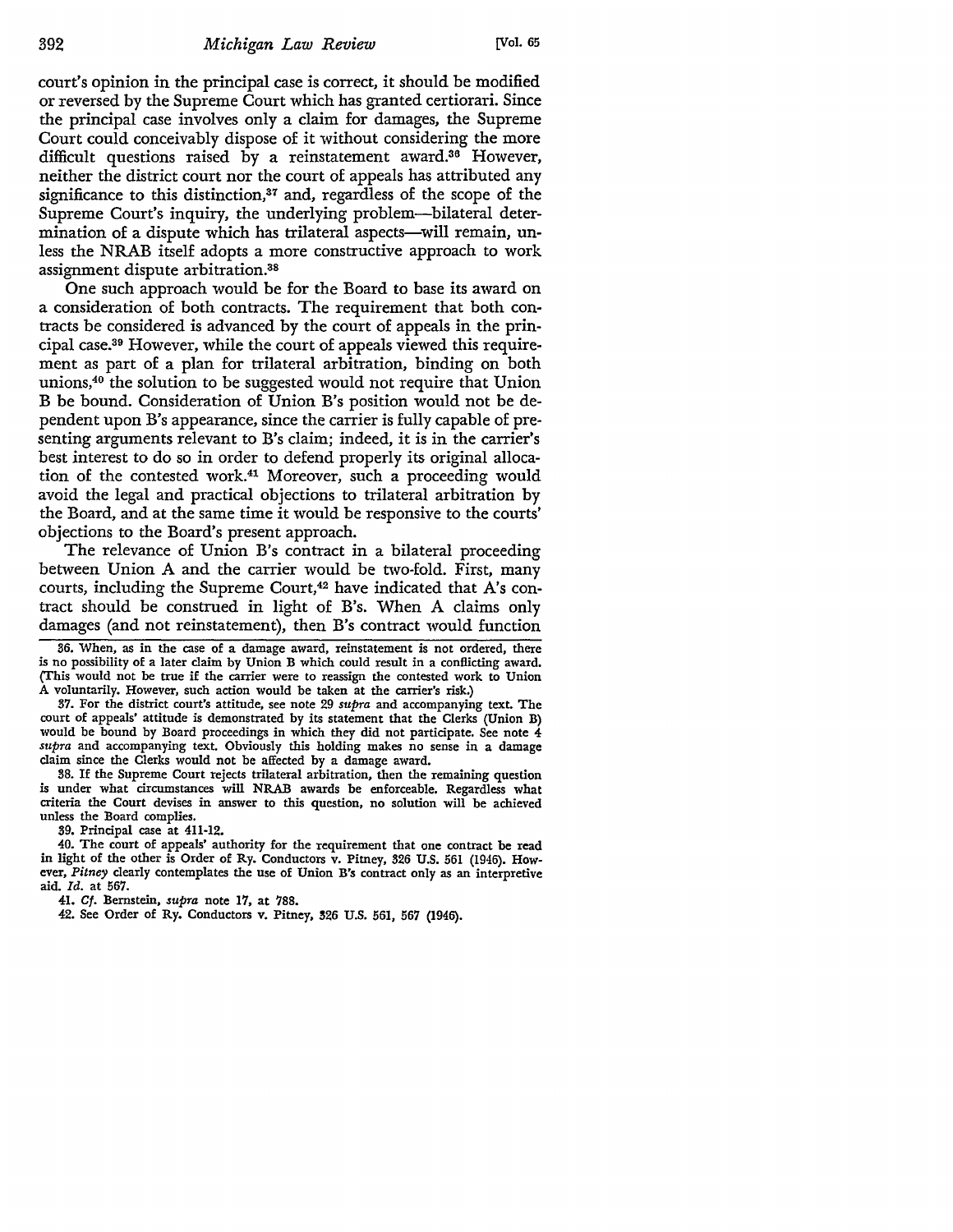only as an aid to the interpretation of A's contract, and if the Board, after having considered all relevant evidence, awards damages to A, there would be no technical ground upon which a court could refuse to enforce the award.43 Second, if, as has usually been the case, Union A claims reinstatement, then consideration of B's contract would also be relevant insofar as it would demonstrate the other contractual obligations of the carrier.

The suggested solution would provide a workable procedure for the Board, regardless of its findings as to the scope of the respective contracts. If the Board finds that Union A's contract, interpreted in light of B's, does not cover the work, then A's claim would be dismissed and the controversy would be at an end.<sup>44</sup> If, on the other hand, the Board finds that the work is covered by A's contract, but not by **B's,** the Board should award reinstatement to Union A's members; Union B, which would not be bound by the first proceeding, could then bring a subsequent claim to the NRAB, and while this would again raise the problem of conflicting awards, the likelihood of such a conflict will have been minimized by the fact that in the first proceeding B's position was considered.45 The most difficult situation is presented when the Board finds that both contracts cover the disputed work. When both unions have an equal right to the work there is no equitable way of choosing between them, and the RLA does not contain any provisions comparable to the jurisdictional dispute procedures of the Taft-Hartley Act.46 Moreover, although it might be argued that the ultimate right to the work could be determined on the basis of a contract theory of priorities-first in time, first in right<sup>47</sup>-the Board could not make

45. A second reason why the possibility of conflicting awards is minimized is that when B brings its separate claim, the Board should limit its award to damages if the union presently holding the jobs has a valid contractual claim to them. See note 48 *infra* and accompanying text. Thus in order to have conflicting awards, the Board must reverse its interpretation of *both* contracts.

46. Labor Management Relations Act §§ 8(b)(4)(D), as amended, 73 Stat. 542 (1959), 29 U.S.C. § 158(b)(4)(D) (1964); l0(k), as amended, 61 Stat. 149 (1947), 29 U.S.C. § 160(k) (1964): 10(1), as amended, 61 Stat. 149 (1947), 29 U.S.C. § 160(1) (1964).

47. Presumably, the union with the prior contract right would be entitled to specific performance. See 5A CORBIN, CONTRACTS § 1169 (1964 ed.). However, such a determination would involve concepts of title, notice, and good faith which would be difficult to apply in the collective bargaining situation. Moreover, the determination of which union was first in time would very often be the result of a completely arbitrary choice. For example, if Union A's contract began in 1964 and B's began in 1965, A would be prior in time and thus entitled to the work. However, if in 1964 when A's contract was signed, B had in force an agreement containing exactly the same language ("scope mle') on which its present claim is based, at the time the carrier promised the work to A it was already promised to B. Assuming that a satisfactory determination of priority could be made, the union second in time would be entitled to damages. *Id.* § 1170.

<sup>43.</sup> See note 29 *supra* and accompanying text.

<sup>44.</sup> This obvious result has been optimistically noted in both *Whitehouse,* 849 U.S. at 373, and *Carey,* 875 U.S. at 265.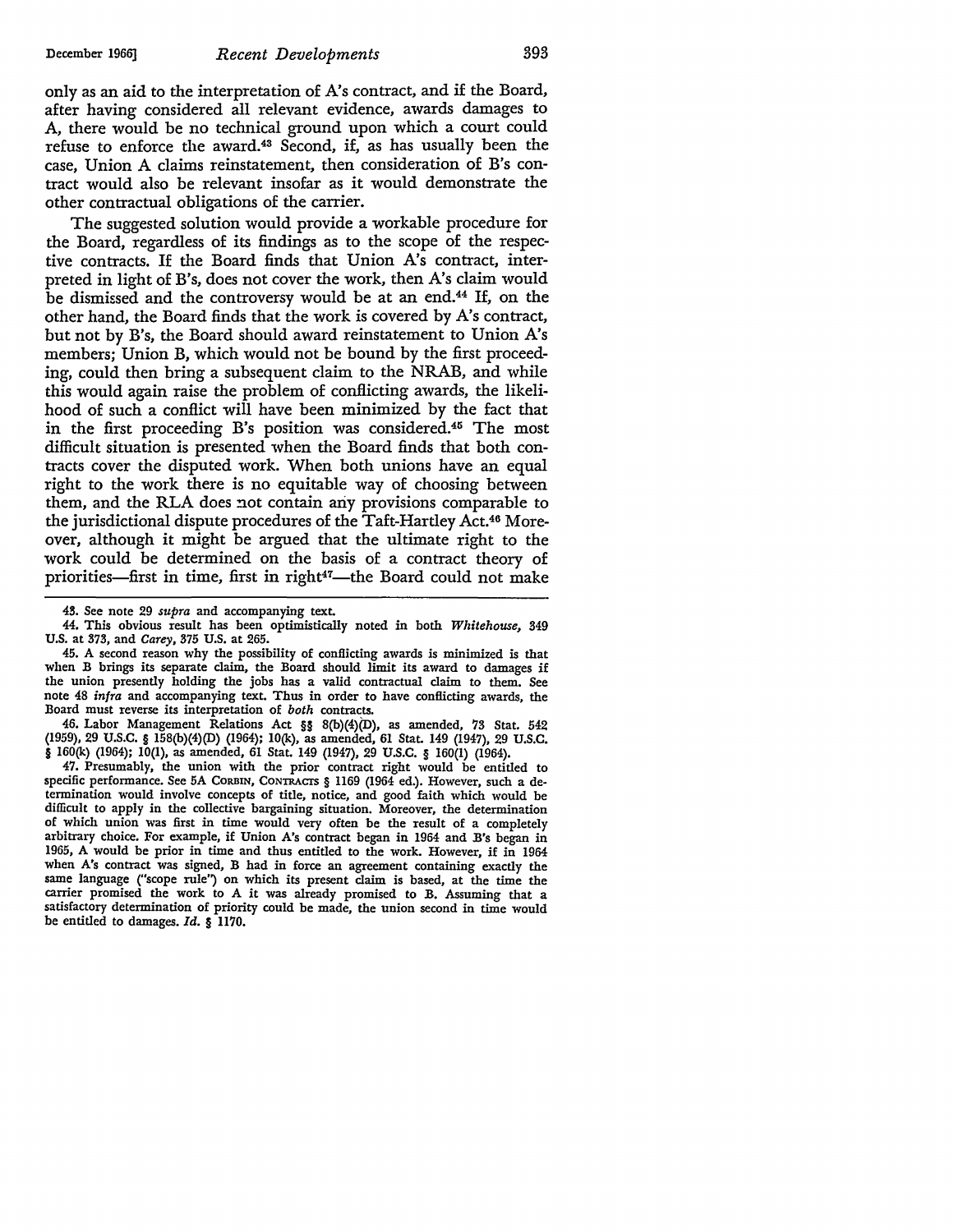such a determination without exceeding its authority.<sup>48</sup> However, while the NRAB is limited to telling the parties what they have already agreed upon, there would not seem to be any objection to allowing the Board to fashion its award so as to avoid the pitfalls of conflicting awards and multiple proceedings.49 In the overlapping contracts situation, the Board should confine Union A's relief to an award for damages. Admittedly this would have the effect of upholding, at least temporarily, the carrier's assignment of the work to B.50 However, such an award would not prejudice A's right to seek an assignment of the contested work in future negotiations or, failing in that effort, to obtain the contested work on a contractual priority theory in court.<sup>51</sup> In any case, the suggested approach would seem to be the most equitable result which is possible under the machinery of the RLA, and it would obviate the difficulties inherent in a purely bilateral treatment of the dispute, without denying A its right to an independent vindication of its claim.

Finally, the adoption of this procedure should promote the private settlement of work assignment disputes-a solution which has been urged, at various times, by both unions and carriers.<sup>52</sup> Since the aggrieved union would now have an enforceable remedy, the carrier would be encouraged to employ greater precision in the drafting of "scope rules" so as to avoid completely the problem of overlapping agreements.<sup>53</sup> Even when overlapping exists, the employer would be stimulated to seek a settlement with the two unions prior to the assignment of the work, rather than risk having to pay

Odom v. Thompson 85 F. Supp. 477, 481 (N.D. Ala. 1949) (Citation omitted.) 50. Since, in non-RLA jurisdictional disputes decided by the NLRB, management's assignment of the contested work is upheld in over 90% of the cases, see Cox &: Bok, LABOR LAw 781 (6th ed. 1965), this result would not be unusual. Moreover, if Union A obtains an award of damages, the carrier would have nothing to gain by assigning the work to the union with the lower pay scale.

51. The rail unions have not sought this type of adjudication in the courts. In• deed, they have argued that the inter-union controversy is not justiciable. See Order of R.R. Telegraphers v. New Orleans, T. & M. Ry., 229 F.2d 59, 67 (1956). There are apparently no reported cases which decide the question on a contract theory.

52. The unions' position has always been that the inter-union dispute should be settled by negotiation. See Order of R.R. Telegraphers v. Union Pac. R.R., 231 F. Supp. 33, 35 (D. Colo. 1964). For the carriers' present position, see Order of R.R. Telegraphers v. Union Pac. R.R., 96 N.R.A.B. 286, 343.45 (3d div. 1961).

53. Although the unions might resist precise "scope rules," it would seem to be easier to reach a compromise at the bargaining stage, rather than to attempt to change the terms of an existing contract.

<sup>48. &</sup>quot;The [NRAB's] only authority, under the Act, is to determine what [the parties] have agreed upon previously •••• " Elgin, J. &: E. Ry. v. Burley, 325 U.S. 711, 748 n.44 (1945).

<sup>49.</sup> The statute is general in its authorization to the Board as to the nature of its awards and orders. In view of the infinite variety of "grievances" that might arise it is natural that the statute "makes no attempt to catalogue the infinite forms and variations which such orders might take!"